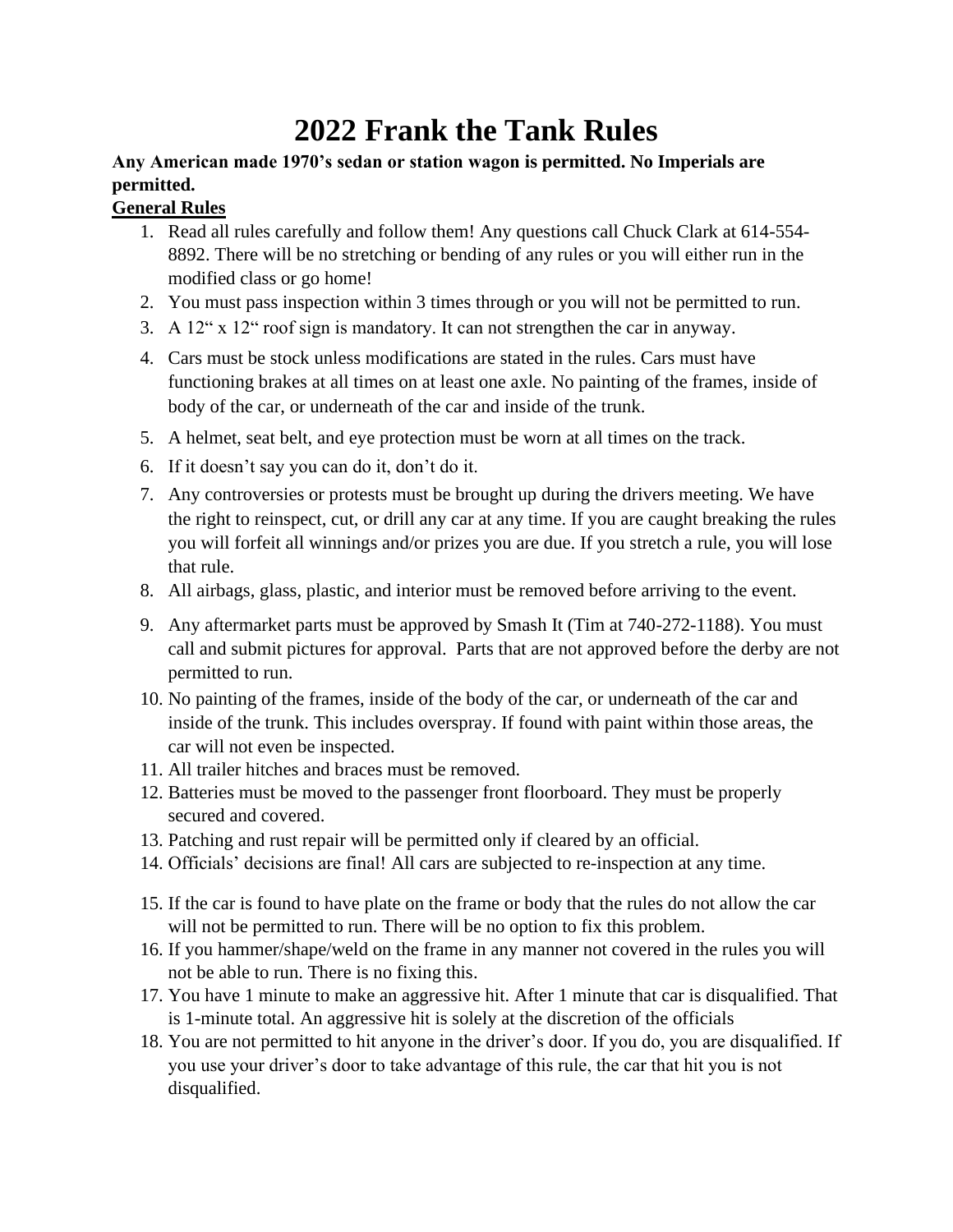- 19. You may not get out of your car for any reason during the heat until you are out.
- 20. You are only permitted to have 1 fire in your car. This will result in a disqualification.
- 21. No sandbagging, teaming, or holding. Any of these will result in a disqualification. You can not pin to win.

## **BUILD**

- 1. Any car motor of choice is permitted.
- 2. No distributor protectors or kickers are permitted. Lower engine cradles and pulley protectors are permitted.
- 3. You must use stock type rubber bushing mounts. ZTR or equivalent mounts are permitted.
- 4. If the car does not have a lower engine cradle you may use 1 chain per side going down 2 lengths welded 3/8" chain to cradle under engine not the frame. If the engine a has lower cradle no chains are permitted.
- 5. All the doors must be wired shut. 8 double strands of #9 wire for the hood only is permitted. Two may go around the bumper and/or frame. Hoods must be open for inspection (12" x 12" hole over the carburetor). Deck lids may be wired the same way but no welding is permitted. A 14" x 14" inspection hole must be put in all deck lids. Deck lids must be in the original position. No wedging or body creasing is permitted.
- 6. No interior seam welding is permitted. Some rust repair is permitted but do not go overboard. Call first before you do the repairs.
- 7. The rear coil springs may be wired or chained. No solid suspensions are permitted. All suspension components must remain factory stock. No modifications are permitted. The car must bounce.
- 8. Front coil springs must remain stock. You can use screw in spacers. Leaf spring cars must remain factory springs. No exceptions! You can not change coil spring to leaf spring set ups.
- 9. The car must set level. The bumpers can not be higher than 18" off the bottom of the bumper.
- 10. Any stock 5 bolt rear end is permitted. No rear end protectors are permitted. You must use the stock trailing arms.
- 11. Tie rods may be reinforced. No gas tank protectors are permitted.
- 12. Factory body bolts may be changed to ½" bolts. You must use the factory rubber and bushing spacer or there must be a 1" gap between the body and frame.
- 13. You may have a bar in the dash area and a bar behind the seat with bars connecting the dash and rear bar on each side. Side bars must be inside of the car not inside of the doors. A roll over bar is permitted. No down legs or gussets are permitted. The bars can be no bigger than 4" in diameter and you can use a  $1/4$ " x 6" x 6" plate to attach the bars to the sheet metal. The dash bar and rear seat bars must be 5" away from all sheet metal.
- 14. Angles for the cross member can not be longer than 5" and must be within 12" from the factory location.